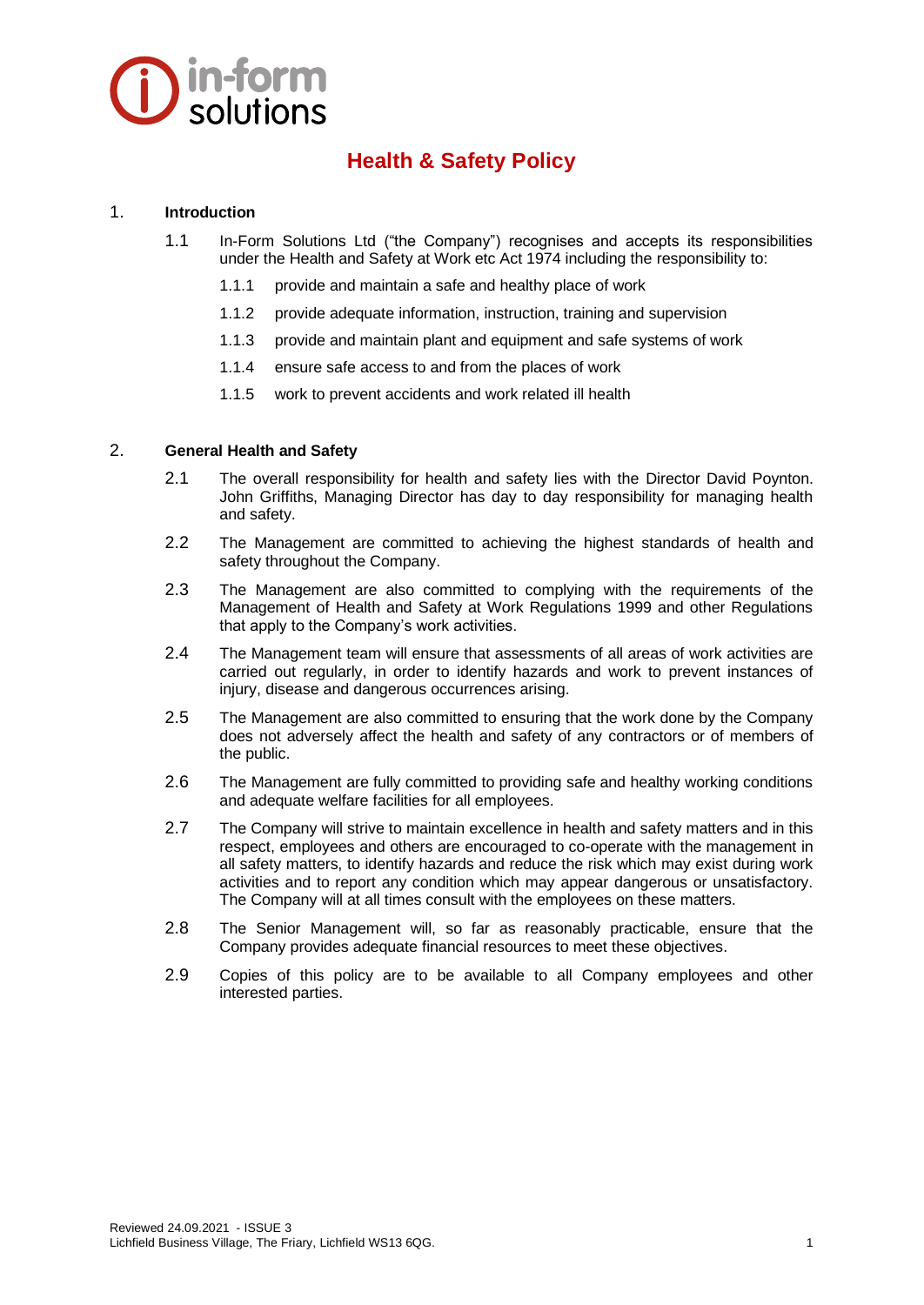

- 3.1 The Directors will have at least basic knowledge and understanding of the Health and Safety at Work etc Act 1974 and its associated Regulations and Approved Codes of Practice.
- 3.2 It will be the responsibility of all the Directors to keep all employees advised as to their responsibilities in respect of health and safety matters.
- 3.3 In order to protect the safety and health of employees and others affected by the Company's operations, the Directors will:
	- 3.3.1 Take reasonable steps to familiarise themselves with the hazards and risks associated with working at the Company and with the precautions which need to be taken to eliminate or control those risks.
	- 3.3.2 Establish procedures to deal with any emergencies.
	- 3.3.3 Appoint a suitably trained and competent person to assist them in carrying out their health and safety duties.
	- 3.3.4 Ensure that employees receive sufficient training and information so that they can carry out their duties safely and competently. Ensure adequate funds and facilities are available for this purpose. Before entrusting work tasks to employees, take into account their capabilities as regards health and safety and ensure that suitable Risk Assessments are carried out on any hazardous activity.
	- 3.3.5 Initiate the timing and annual review of the Health and Safety Policy and ensure it is promoted to all employees and others working on behalf of the Company.
	- 3.3.6 Ensure that all employees carry out the health and safety responsibilities allocated to them.
	- 3.3.7 Ensure the safety performance of the Company is monitored and take action to remedy any identified deficiencies.
	- 3.3.8 Ensure that adequate provision is made for welfare facilities and that adequate first aid provisions are made.
	- 3.3.9 Ensure that all necessary PPE (Personal Protective Equipment) is provided to employees, and that instruction is given on its use.